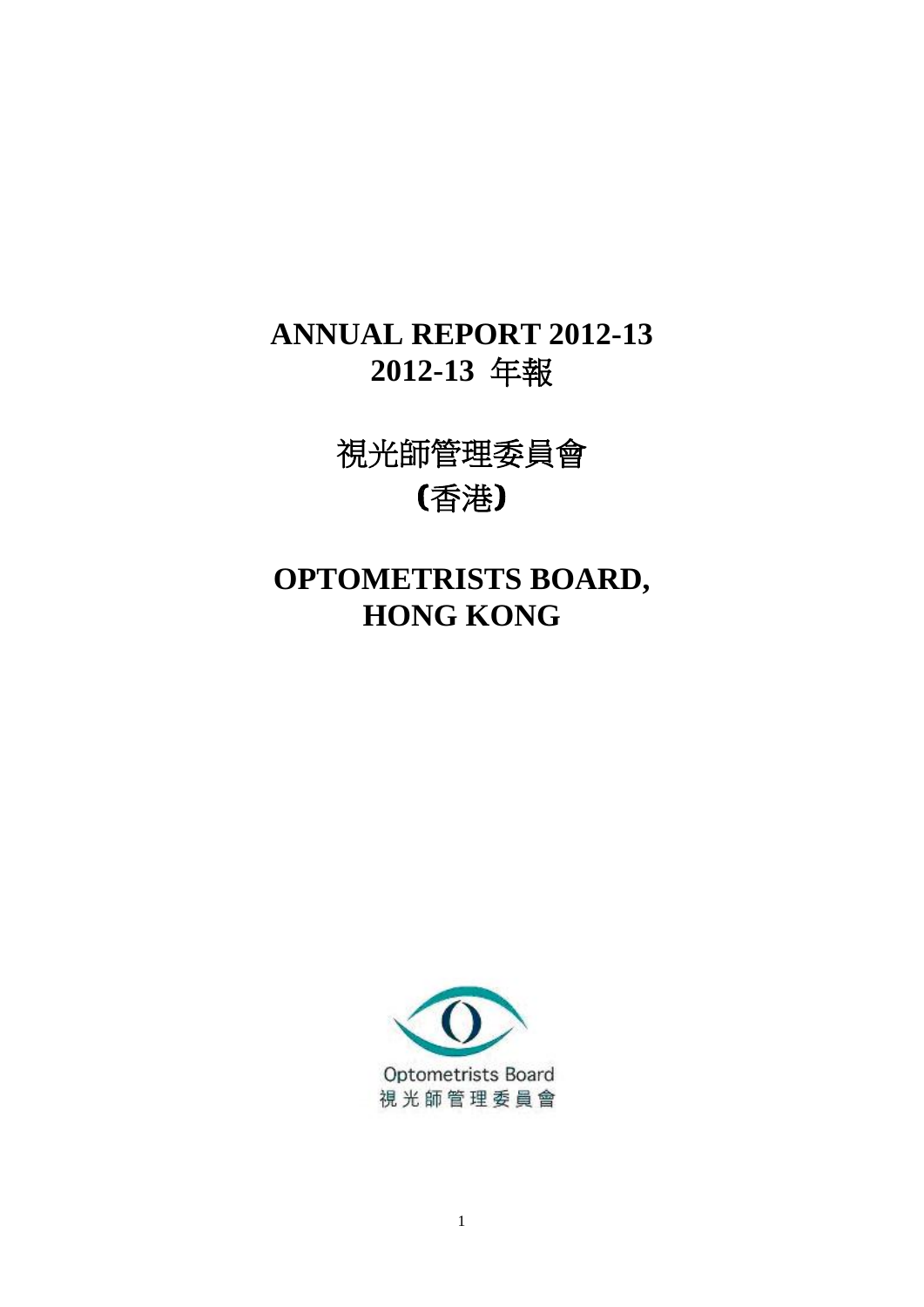|    | <b>Contents</b>                                    | Page |
|----|----------------------------------------------------|------|
| 1. | Preface                                            | 3    |
| 2  | Message from the Chairman                          | 4    |
| 3. | Introduction                                       | 5    |
| 4. | Membership of the Optometrists Board               | 7    |
| 5. | Highlights of activities of the Optometrists Board | 8    |
| 6. | Committees of the Optometrists Board               | 10   |
|    | <b>Preliminary Investigation Committee</b>         | 10   |
|    | <b>Registration Committee</b>                      | 12   |
|    | <b>Examination Committee</b>                       | 13   |
|    | <b>Education Committee</b>                         | 14   |
| 7. | <b>Review by Committee Chairmen</b>                | 15   |
|    | Annexes                                            | 19   |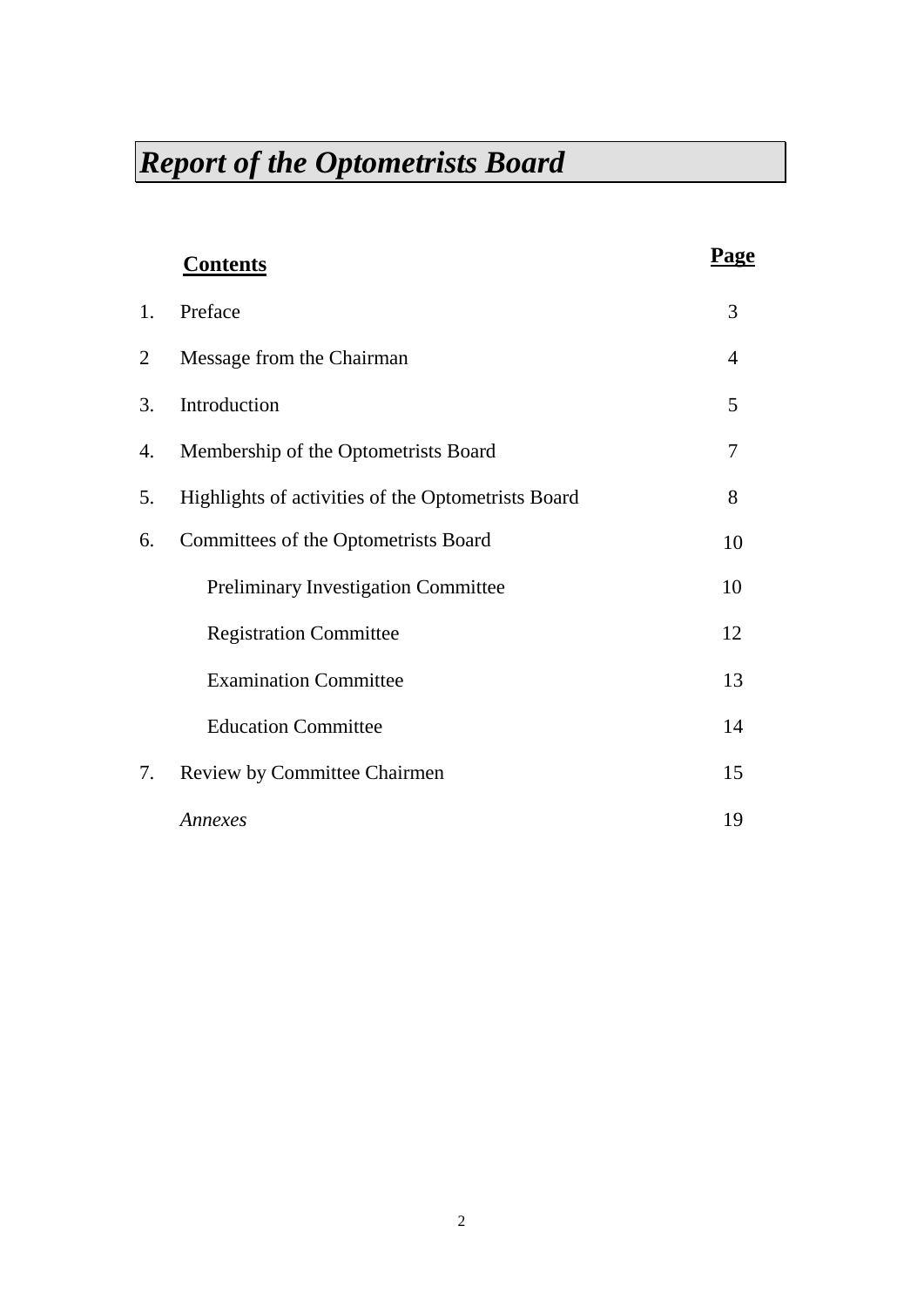## **1.** *Preface*

Through this report, which covers the period from April 2012 to March 2013, the Optometrists Board aims to keep members of the profession and the public better informed of the functions and work progress of the Board and its committees.

This report is intended for general information only. Certain functions of the Optometrists Board have been simplified and presented in the form of an information document. For details of the statutory functions of the Board and its committees, readers should refer to the Supplementary Medical Professions Ordinance, Chapter 359, Laws of Hong Kong and the Optometrists (Registration and Disciplinary Procedure) Regulation, Cap. 359F.

All enquiries to the Optometrists Board should be addressed to –

## **THE OPTOMETRISTS BOARD SECRETARIAT**

2/F Shun Feng International Centre 182 Queen's Road East Wanchai, Hong Kong

| Fax   | $(852)$ 2865 5540 |
|-------|-------------------|
| Tel   | $(852)$ 2527 8363 |
| Email | : smpb@dh.gov.hk  |

Website : http://www.smp-council.org.hk/op/index.html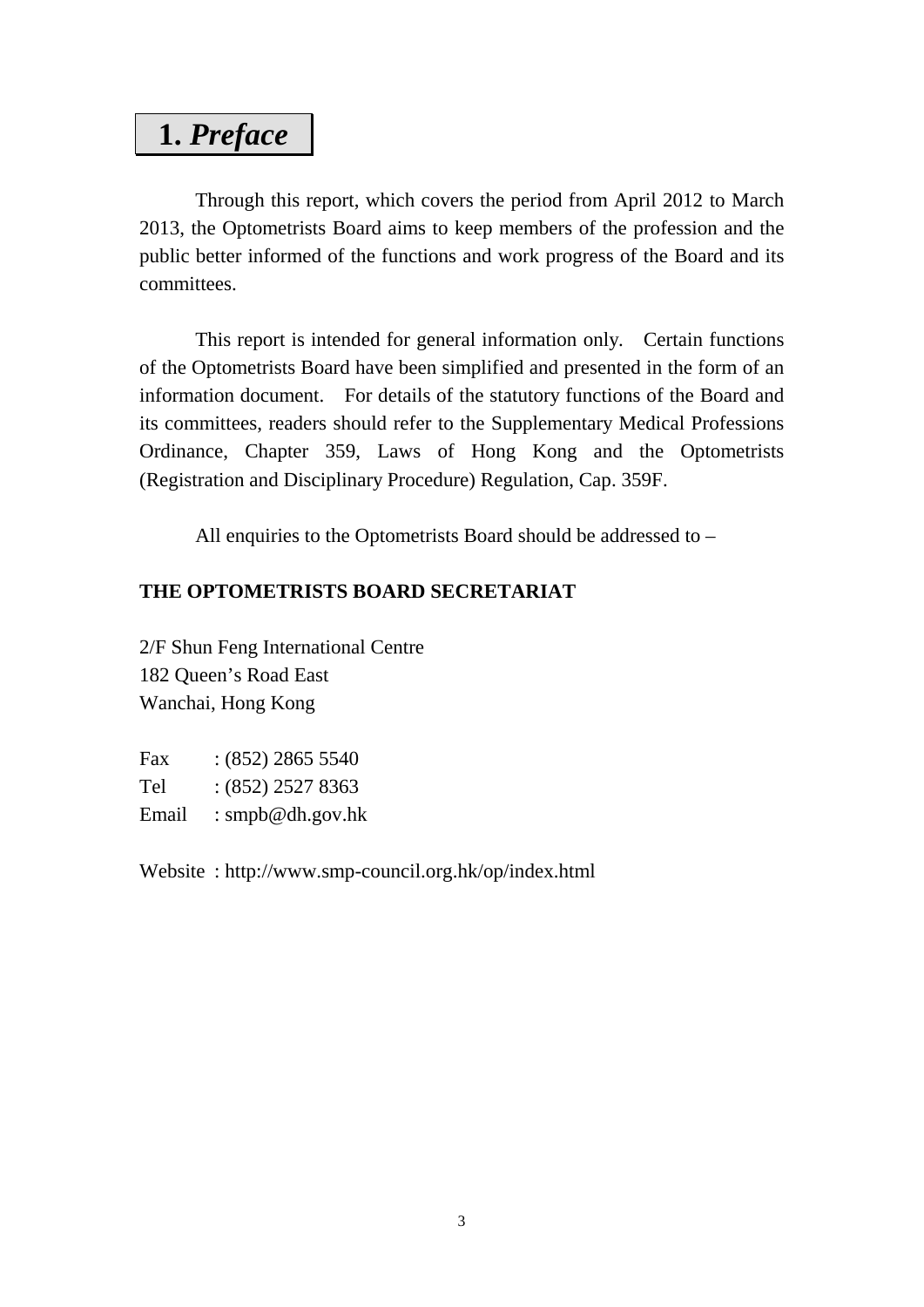## **2.** *Message from the Chairman*

As the Chairman of the Optometrists Board, I am pleased to present the Board's Annual Report for 2012/2013, which records the Board and the profession's efforts in striving for continuous improvement to our professionalism and in promoting the optical health of the public.

One encouraging piece of news I wish to share with you is that 19 Part IV registrants have successfully completed the Continuing Education Courses (CEC) in Optometry offered by the Hong Kong Polytechnic University and were granted a Certificate of Attainment in Optometry (Part II) in September 2013. The graduates, together with one year of relevant experience in the profession, shall be eligible for advancing to Part II of the Register. This marks one further step forward in achieving the Board's major goal of promoting a high professional standard of practice and conduct among optometrists.

On the means to enhancing the quality of services and the credibility of the optometry profession, the Board considered that participation in Continuing Professional Development (CPD) activities an indispensable element whereby registrants could hone their expertise, as well as to grasp the latest development in the optometric field. To this end, the Board is contemplating an revision to the Code of Practice which mandates registrants' participation in CPD activities. Under the proposed revision, non-compliance with the Board's CPD requirement would be tantamount to professional misconduct and the practitioner concerned may subject himself to disciplinary actions by the Optometrists Board in case of a complaint. The Board shall consult the members of the profession and collect their views on the proposal in the coming few months.

I am privileged to have the continuous support and dedicated commitments from all the Board and Committee Members and staff of the Secretariat while in carrying out the Board's statutory functions and responsibilities. Looking ahead, the Board is confident of deepening its collaboration with members of the optometrist profession in maintaining high ethical standards and professionalism.

> Prof. Ricky Y. K. MAN *Chairman, Optometrists Board*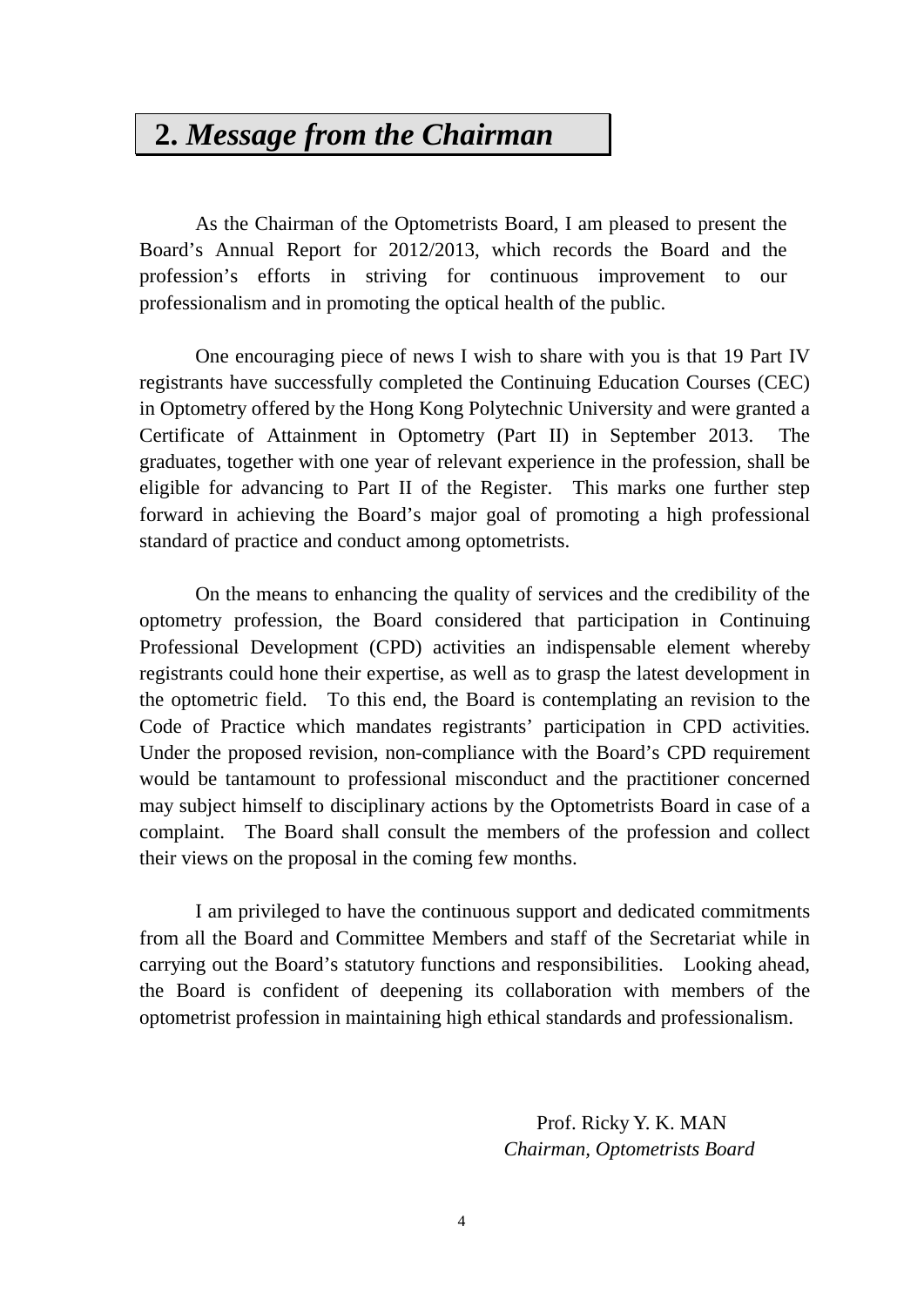# **3.** *Introduction*

3.1 The Optometrists Board is a statutory body established under the Supplementary Medical Professions Ordinance, Chapter 359, and the Optometrists (Registration and Disciplinary Procedure) Regulation, Chapter 359F, responsible for the registration, discipline, and management of persons engaged in professions supplementary to medicine including optometrists. The Board is also tasked to promote adequate standards of professional practice and conduct among optometrists. The Board Secretariat, which is staffed by the DH, provides administrative and secretarial support to the Board and its committees.

## **Registration of optometrists**

 $\overline{a}$ 

3.2 Registration of optometrists commenced on 1 December 1994. With effect from 1 April 1996, any person who practises the profession of optometry in Hong Kong without being registered commits an offence<sup>[1](#page-4-0)</sup>. Any information on illegal practice of the optometry profession will be reported to the Police for investigation.

3.3 The Register has four parts, Part I, Part II, Part III and Part IV. Entry in the various parts of the Register is based mainly on the qualification and/or experience possessed by the applicants.

3.4 A person who was practising optometry on 1 December 1994 and did not qualify for full registration could apply for provisional registration in Part IV register. Provisional registration was a one-off exercise which was completed on 31 May 1995.

3.5 The Optometrists Board is empowered under section 15A of the Supplementary Medical Professions Ordinance to hold examinations for the purpose of registration as and when it considers expedient or necessary.

3.6 As at 31 March 2013, there were 2,057 registered optometrists. Statistics on the registration of optometrists are detailed at Annex A. Appended below is a pie chart showing the number of registrants in each part of the register :

<span id="page-4-0"></span><sup>&</sup>lt;sup>1</sup> Schedule 4 to the Optometrists (Registration and Disciplinary Procedure) Regulation provides for persons exempt from the requirement.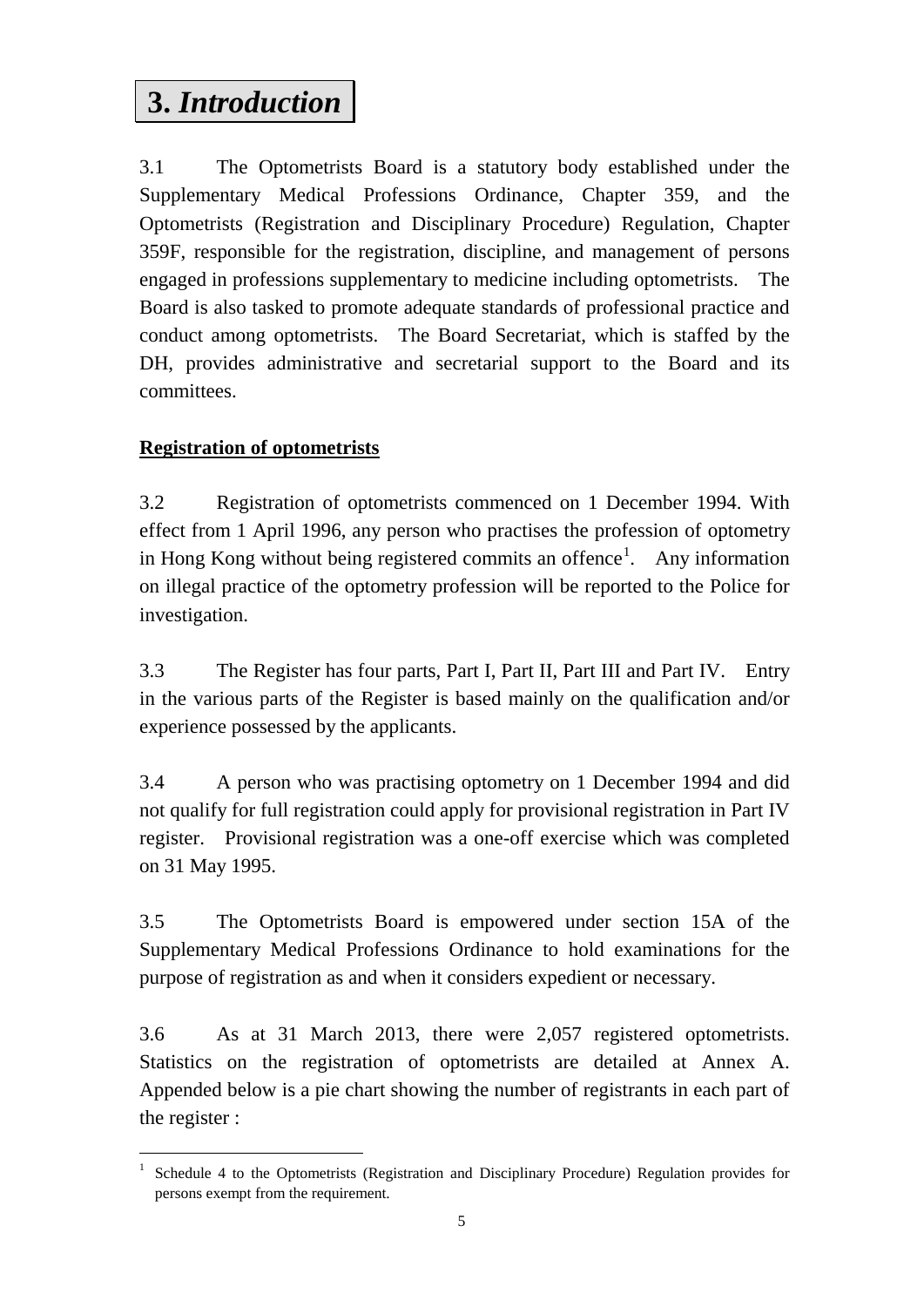

## **Control mechanism and disciplinary power of the Board**

3.7 The Optometrists Board is empowered by law to regulate the professional conduct of registered optometrists through an established disciplinary mechanism.

3.8 Complaints against registered optometrists are normally either lodged with the Board by individuals or referred to the Board by other bodies such as the Hong Kong Police Force.

3.9 The Optometrists Board has prepared a Code of Practice prescribing the standards of conduct and practice and regulating the activities of optometrists. The Code is issued to all registered optometrists for compliance. The Board will from time to time review the Code and promulgate changes whenever necessary. Any alleged cases of professional misconduct committed by the optometrists will be referred to the Board for investigation, and for inquiry where necessary. At inquiries, the Board may make orders ranging from the issue of warning letters to the removal of the optometrist's name from the register.

### **Continuing professional education for registered optometrists**

3.10 To encourage optometrists to engage in life-long learning to sharpen their professional knowledge and skills, the Optometrists Board introduced a voluntary Continuing Professional Development (CPD) Scheme in November 2004. The Education Committee formed under the Board was set up to monitor and review the design and implementation of the CPD Scheme and the Registration Committee for the accreditation of CPD activities and appointment of accredited programme providers.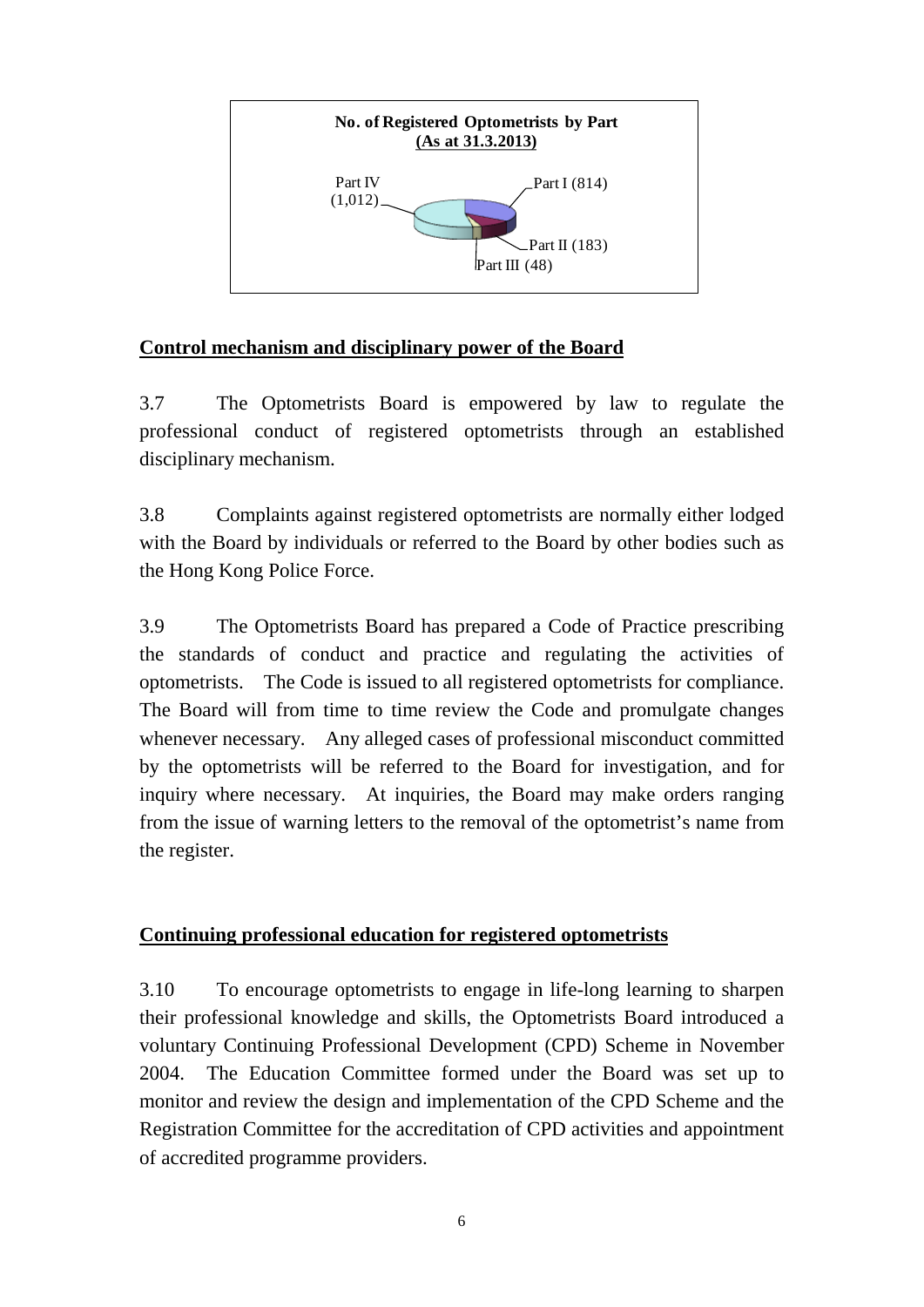## **4.** *Membership of the Optometrists Board*

4.1 The Supplementary Medical Professions Ordinance stipulates that all members of the Optometrists Board are appointed by the Chief Executive<sup>\*</sup>. The Board comprises –

- (a) a Chairman from among the members of the Supplementary Medical Professions Council, other than a member appointed under section  $3(1)(d)(iv)$  of the Supplementary Medical Professions Ordinance;
- (b) one registered medical practitioner on the nomination of the Hong Kong Medical Association;
- (c) one person specially qualified to advise the Board on professional education; and
- (d) five to eight optometrists.

4.2 Membership of the Board for the period from April 2012 to March 2013 was as follows –

Chairman: Prof Ricky Y. K. MAN

Members: Ms CHAN Lai-ming Miss Rufina CHAN Tin-yan Dr CHOW, Pak Chin, JP Dr DO Chi-wai Mr HO Kai (from 1.4.2012 to 30.9.2012) Ms KWOK Wai-ying Prof Kenneth LAM Chung-wing Mrs Joyce LEUNG Chi-dai (from 1.10.2012) Mr Keith LEUNG Man-kei Mr John WONG Chun-hon Mr Jack WONG Wai-hung

 $\overline{a}$ 

<span id="page-6-0"></span><sup>∗</sup> Authority delegated to the Secretary for Food and Health.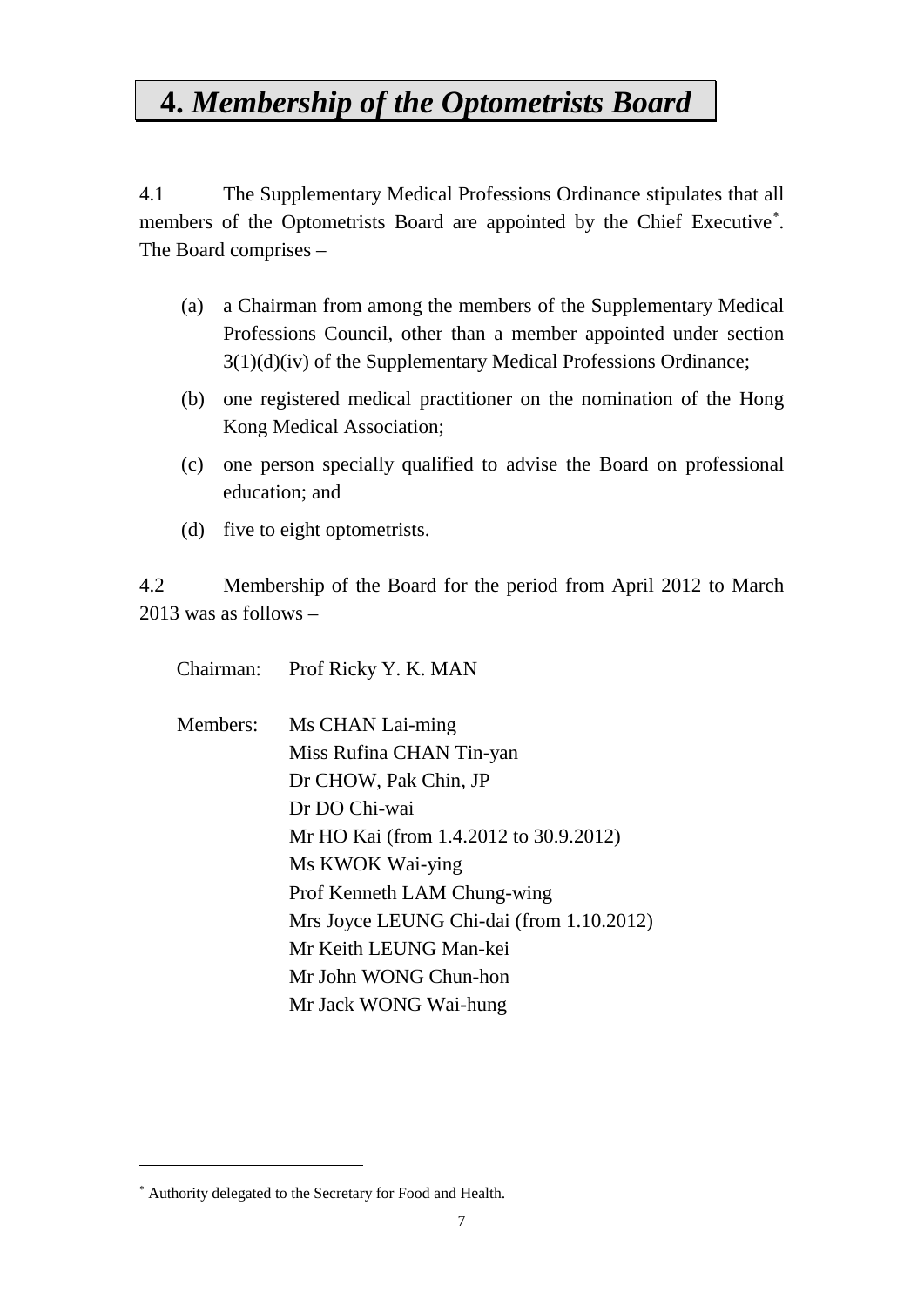# **5.** *Highlights of activities of the Optometrists Board*

5.1 The Optometrists Board transacted its business at meetings and by the circulation of papers. Set out below is a highlight of major activities of the Board between 1 April 2012 and 31 March 2013 –

#### **(a) Review of the Code of Practice**

For the sake of enhancing the professional standard and the credibility of the optometrist profession, the Optometrists Board sees the need for registrants to continually strive to update and extend their professional knowledge and skills through continuous education. To this end, the Board has been exploring ways to boost the participation rate in CPD activities, which included adding a new provision in the Code of Practice mandating registrants' participation in CPD activities.

Under the proposed revision, non-compliance with the Board's CPD requirement would be tantamount to professional misconduct and the optometrist concerned may subject himself to disciplinary actions by the Optometrists Board in case of a complaint. The Board shall consult the members of the profession and collect their views on the proposal in due course.

#### **(b) Review of the CPD scheme**

With a view to encourage wider participation in the voluntary CPD scheme, the Board Education Committee (BEdC) has conducted a review on the design and the implementation of the CPD scheme.

It is proposed that the scope of recognized CPD activities be expanded to include a broader range of activities such as active participation, post-graduate studies, self-study and publication. The allocation of CPD points would be adjusted on the basis of the mode of participation (active/passive) and the relevance to optometry.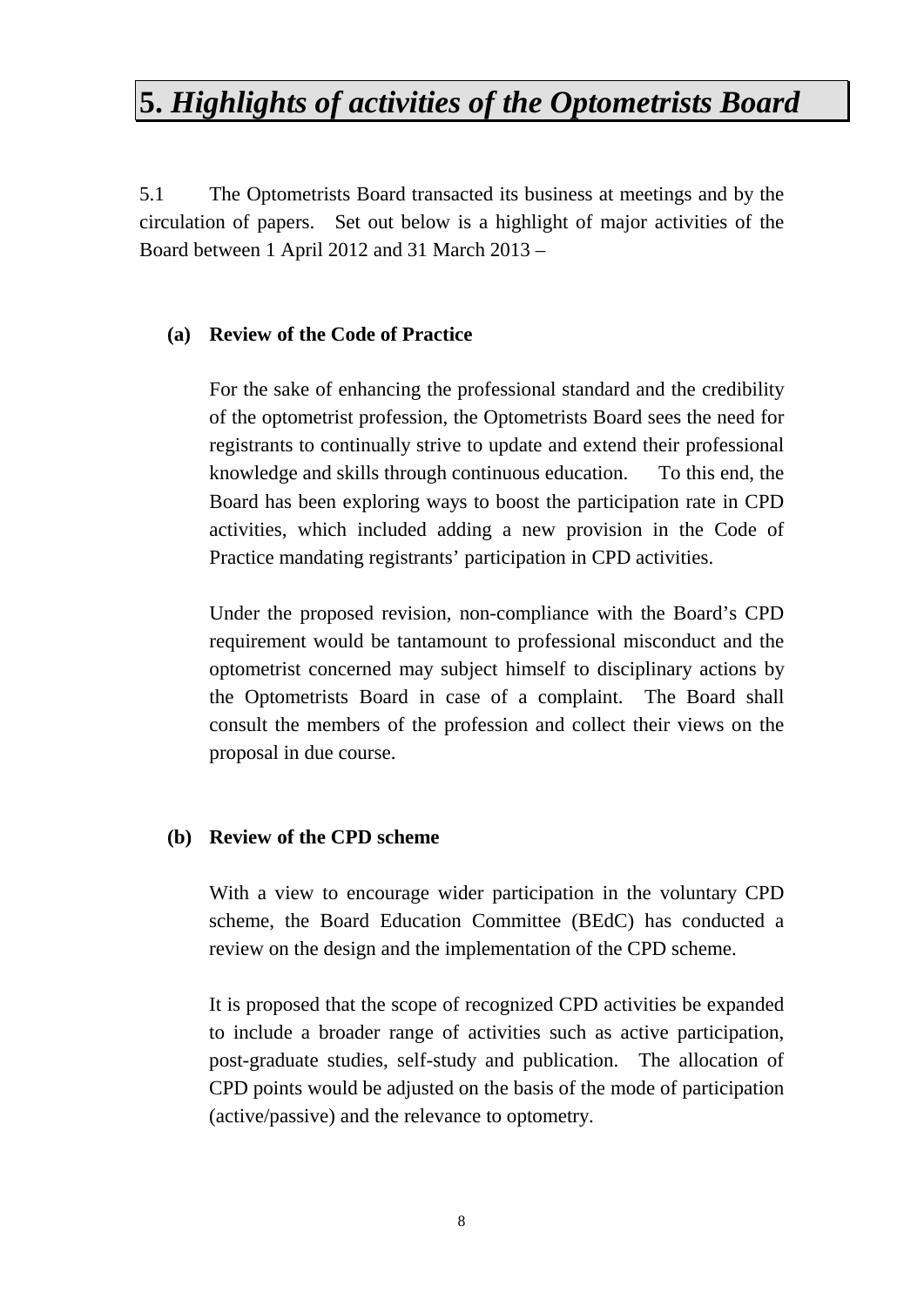The Optometrists Board has endorsed the BEdC's proposed revisions to the CPD scheme. The Committee shall work on revising the Manuals for CPD Activities and registrants will be informed of the details of the new CPD scheme in due course.

#### **(c) Continuing professional education**

311 optometrists have reported attainment of 10 CPD hours in 2011/2012. Subject to consent given by the registrants, they were awarded a Certificate of Achievement and their names were posted on the Board's website.

#### **(d) Use of quotable titles**

Upon receipt of the requests made by the HKSPO and HKAPPO for including the term "眼科視光師" as a quotable title in end 2011, the Board has deliberated the issue at three of its policy meetings. In the absence of a consensus over the use of the title, the Board shall resume discussion of the matter at its next meeting.

#### **(e) Part II and Part III registration examination**

To pave way for the holding of Part II and Part III registration examinations as provided in the Optometrists (Registration and Disciplinary Procedure) Regulation, the Board has endorsed the eligibility criteria for sitting the examinations and the syllabi for Part II and Part III registration examinations, as proposed by the Board Registration Committee (BRC) and the Board Examination Committee (BEC) respectively.

The BEC has been working on the format, design and logistical arrangements for the examinations, with reference to the Continuing Education Courses (CEC) in Optometry offered by the Hong Kong Polytechnic University. The Committee shall put forth its finalized proposal to the Board for consideration in due course.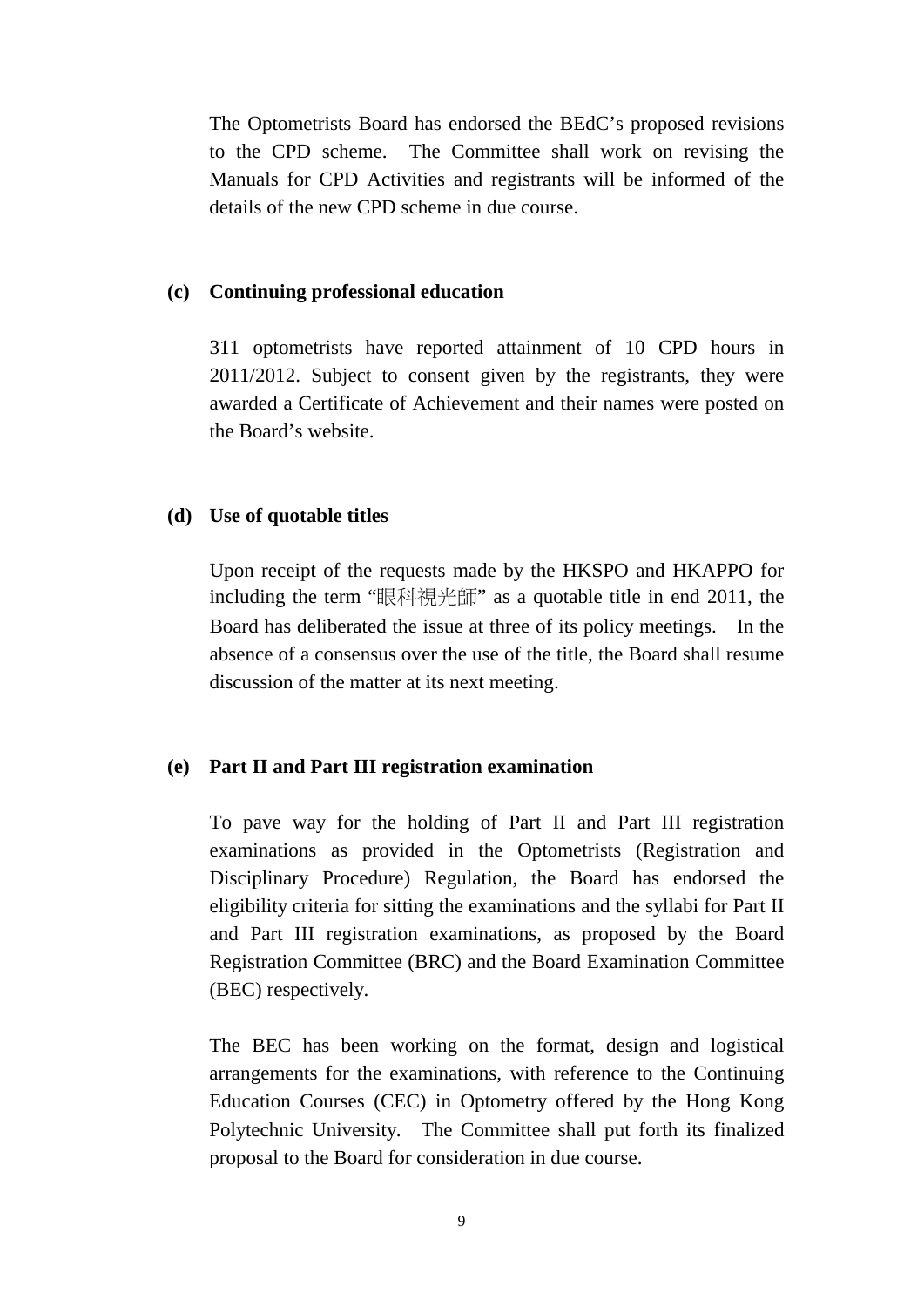# **6***. Committees of the Optometrists Board*

6.1 Section 9 of the Supplementary Medical Professions Ordinance provides for the Supplementary Medical Professions Boards to appoint committees for the better discharge of its functions under the Ordinance. Works of the four committees under the Optometrist Board are detailed below –

## **Preliminary Investigation Committee**

6.2 The Optometrists Board's jurisdiction over optometrists' professional conduct is laid down in the Supplementary Medical Professions Ordinance and the Optometrists (Registration and Disciplinary Procedure) Regulation.

6.3 Situations that may give rise to disciplinary proceedings include where a registered optometrist –

- (a) has been convicted in Hong Kong or elsewhere of an offence punishable with imprisonment;
- (b) has been guilty in Hong Kong or elsewhere of professional misconduct;
- (c) was not at the time of his registration qualified to be registered;
- (d) has obtained registration by fraud or misrepresentation; or
- (e) has not complied with or is in breach of any condition of his registration (other than a condition under section 15) or has failed to comply with the Supplementary Medical Professions Ordinance.

6.4 Membership of the Preliminary Investigation Committee for the period from April 2012 to March 2013 was as follows –

| Chairman: | Mr Jack WONG Wai-hung                                                                            |
|-----------|--------------------------------------------------------------------------------------------------|
| Members:  | Mrs Joyce LEUNG Chi-dai (from 1.4.2012 to 30.9.2012)<br>Mr Adam LEE Chi-ying (from $1.10.2012$ ) |
|           | Dr Larry NG Hou-yan                                                                              |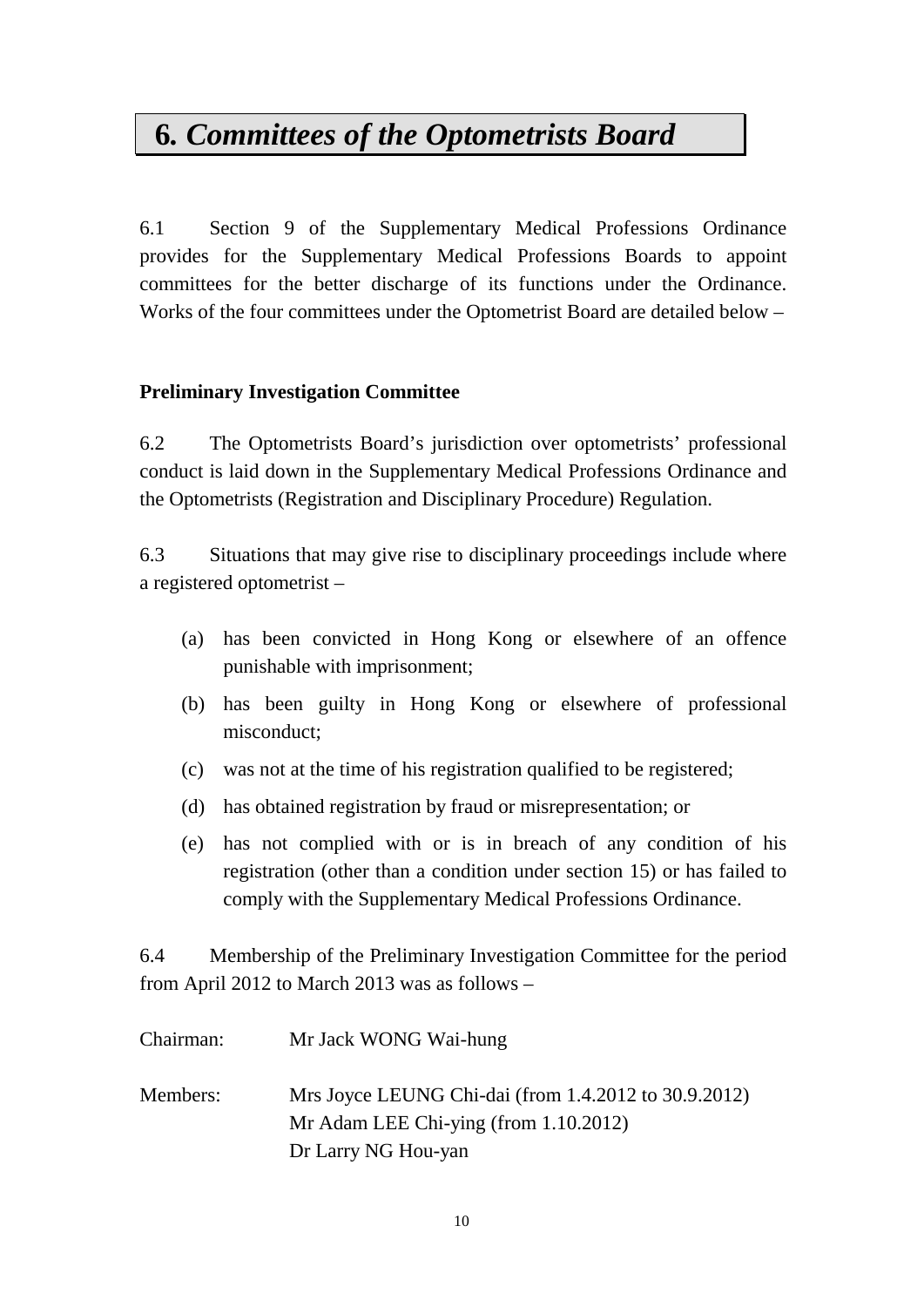6.5 If an optometrist is found guilty of a disciplinary offence after an inquiry, the Optometrists Board may order any one of the following –

- (a) removal from the Register of Optometrists which will be published in the Gazette;
- (b) removal from the Register of Optometrists for such period as the Optometrists Board may think fit which will be published in the Gazette;
- (c) a reprimand which will be published in the Gazette; and
- (d) a warning letter in such terms as the Board considered appropriate which may or may not be published in the Gazette.

6.6 Below is a summary on the complaints handled by the Board's Preliminary Investigation Committee for the period from April 2012 to March 2013:

| <b>Cases</b>                      |    |
|-----------------------------------|----|
| Received                          | 10 |
| Considered                        |    |
| Dismissed                         |    |
| Referred to the Board for inquiry |    |

**Annex B** summarizes the four disciplinary inquiries conducted by the Optometrists Board in 2012 / 2013, the charges in detail and the Board's decisions.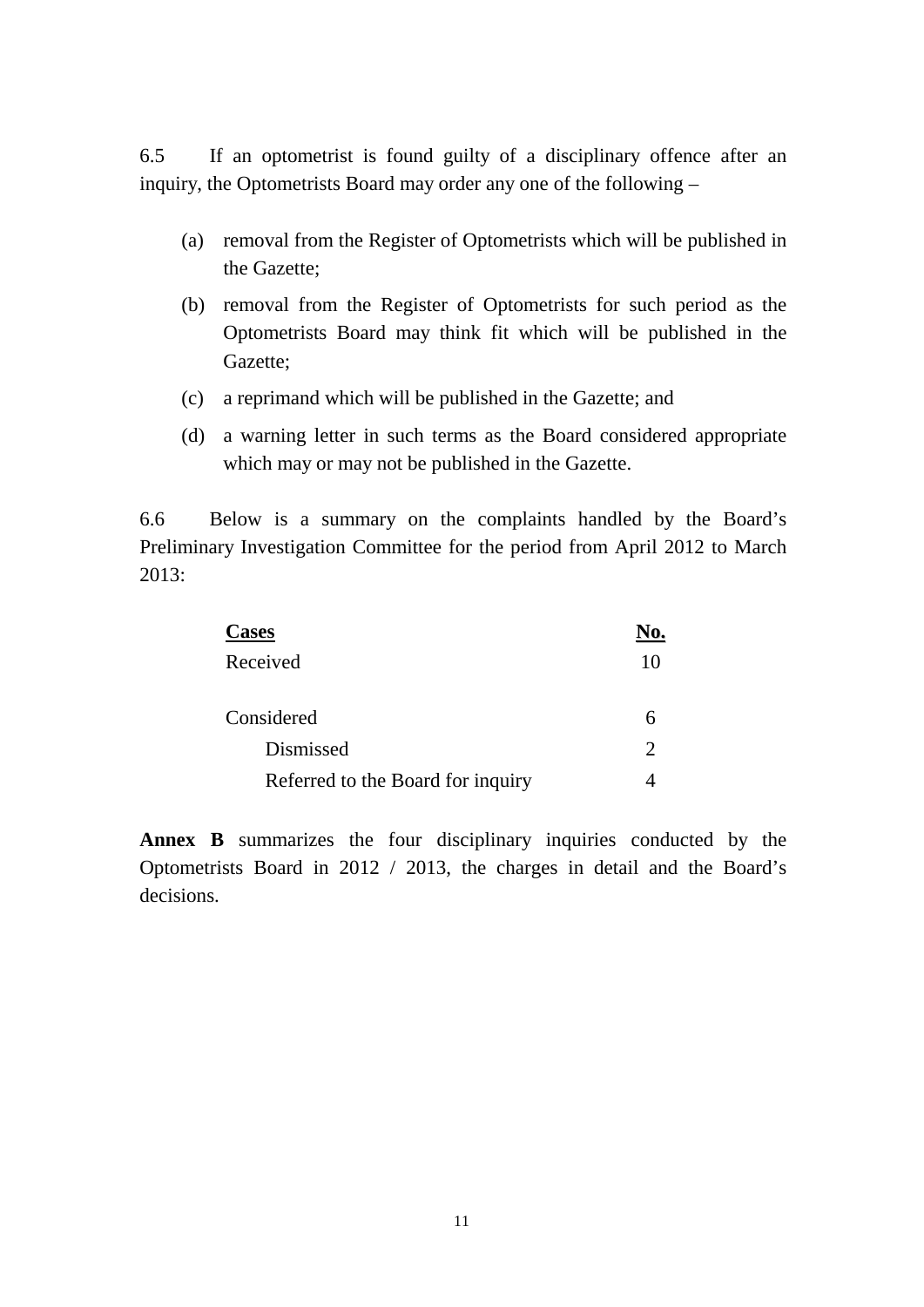### **Registration Committee**

- 6.7 The Registration Committee, established in 1994, is responsible for
	- (a) approving applications for registration under section  $12(1)(a)$  of the Supplementary Medical Professions Ordinance;
	- (b) advising the Supplementary Medical Professions Council Registration Committee on the eligibility of applicants for registration under sections  $12(1)(b)$  and  $12(1)(c)$  of the Supplementary Medical Professions Ordinance;
	- (c) approving the registration of applicants found by the Supplementary Medical Professions Council to be qualified for registration under sections  $12(1)(b)$  and  $12(1)(c)$  of the Supplementary Medical Professions Ordinance;
	- (d) making recommendations to the Optometrists Board in updating the list of registrable qualifications under section 12(1)(b) of the Supplementary Medical Professions Ordinance;
	- (e) determining the removal of names from the register under section 10(4) of the Supplementary Medical Professions Ordinance;
	- (f) determining the restoration of names to the register for removals effected under section 10(4) of the Supplementary Medical Professions Ordinance;
	- (g) accrediting CPD programmes from non-accredited programme providers;
	- (h) vetting the applications for renewal of accreditation status from accredited programme providers for the CPD scheme
	- (i) deciding on and updating the list of quotable qualifications, their abbreviations and Chinese translation for inclusion on signboards and stationery used by registered optometrists; and
	- (j) advising the Optometrists Board on matters relating to registration.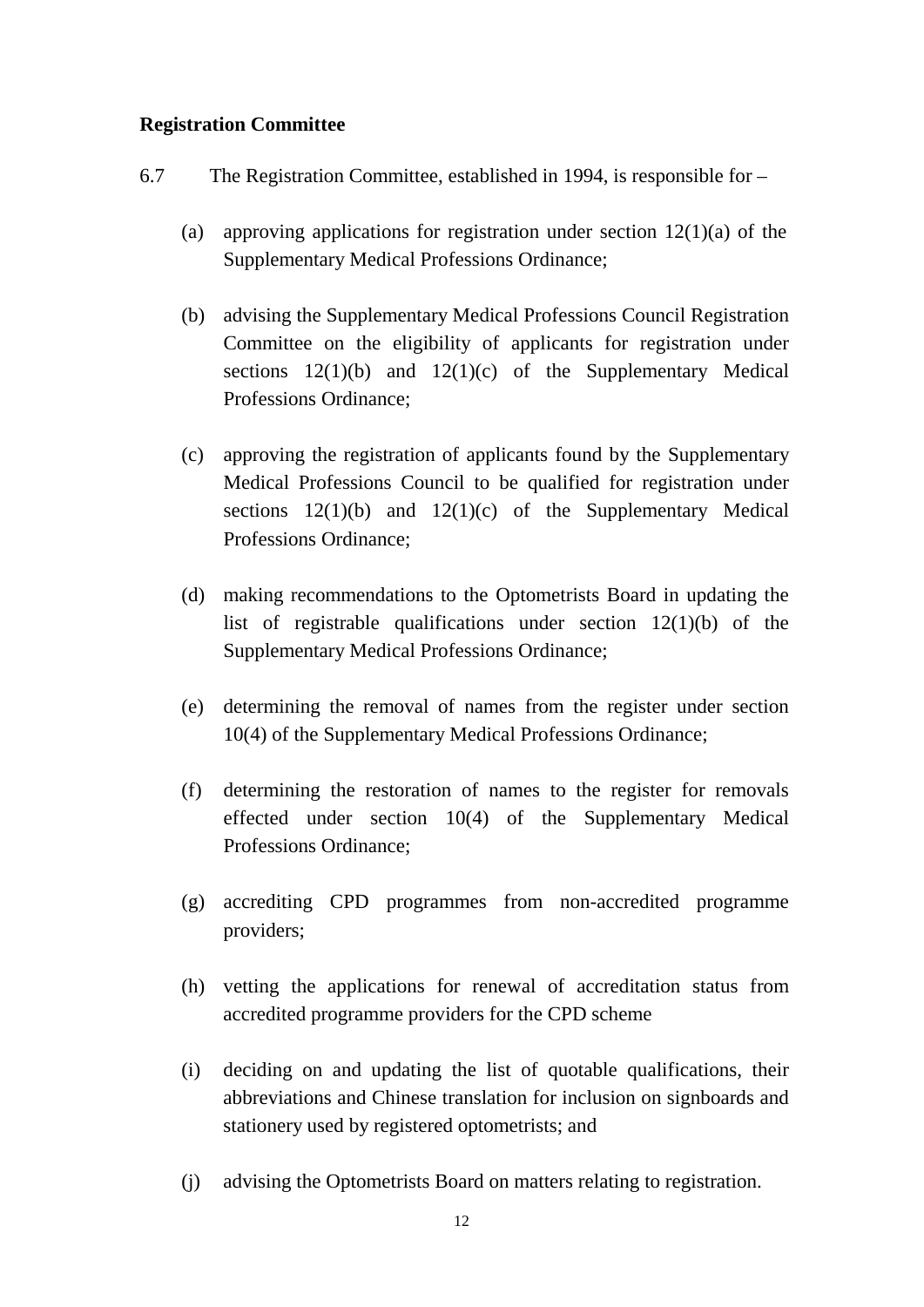6.8 Membership of the Board Registration Committee for the period from April 2012 to March 2013 was as follows –

Chairman: Mr John WONG Chun-hon Members: Mr CHAN Kong Miss Rufina CHAN Tin-yan Dr Karen CHENG Kam-yee Mr Patrick CHENG Wai-hung Mr HO Kai (from 1.4.2012 to 10.6.2012) Ms Bibianna YU Sin-ying (from 11.6.2012)

#### **Examination Committee**

- 6.9 The Examination Committee, established in 1989, is responsible for
	- (a) advising the Optometrists Board on syllabus and format of examination/ assessment for registration;
	- (b) advising the Optometrists Board on the appointment of examiners;
	- (c) assisting the Optometrists Board in matters relating to examinations/ assessments; and
	- (d) advising the Optometrists Board on matters relating to qualifications and experience.

6.10 Membership of the Examination Committee for the period from April 2012 to March 2013 was as follows –

Chairman: Prof. Kenneth LAM Chung-wing

Members: Dr FAN Chi-shing Mr Dominic CHIM Chun-pong Dr KEE Chea-su Prof. Carly LAM Siu-yin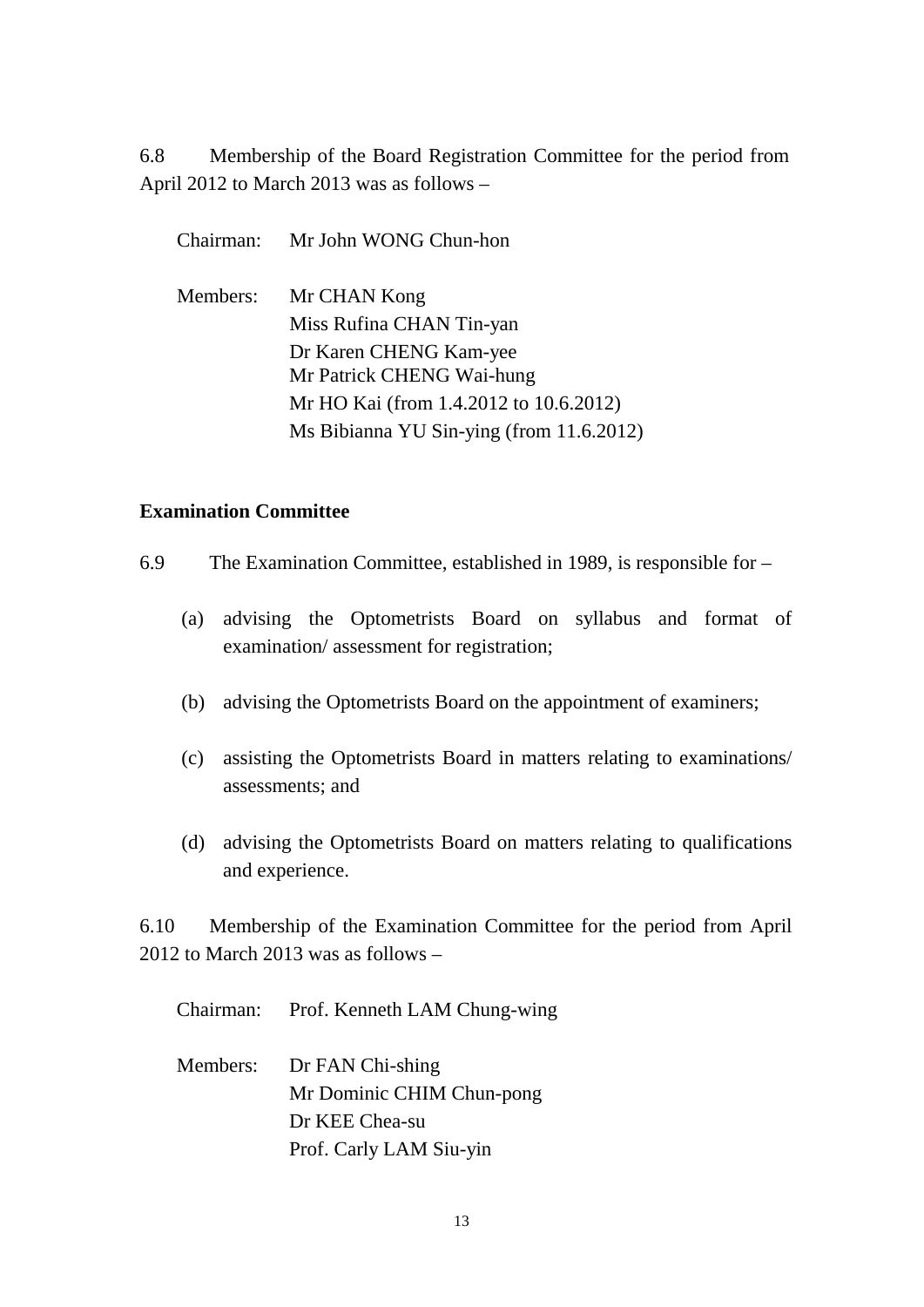### **Education Committee**

- 6.11 The Education Committee, established in 2001, is responsible for
	- (a) developing an implementation plan on continuing professional development for registered optometrists;
	- (b) developing an accreditation system for continuing professional development for registered optometrists; and
	- (c) considering the promotion strategies for continuing professional development for registered optometrists.

6.12 Membership of the Education Committee for the period from April 2012 to March 2013 was as follows –

|          | Chairman: Miss Rufina CHAN Tin-yan                 |
|----------|----------------------------------------------------|
| Members: | Dr Henry CHAN Ho-lung                              |
|          | Ms Monica CHOW Man-kit (from 1.4.2012 to 4.4.2012) |
|          | Dr Allen CHEONG Ming-yan (from 5.4.2012)           |
|          | Mr FAN Sio-hong                                    |
|          | Dr Forrest NG Yiu-fai                              |
|          | Ms Queenie YIP Siu-lai                             |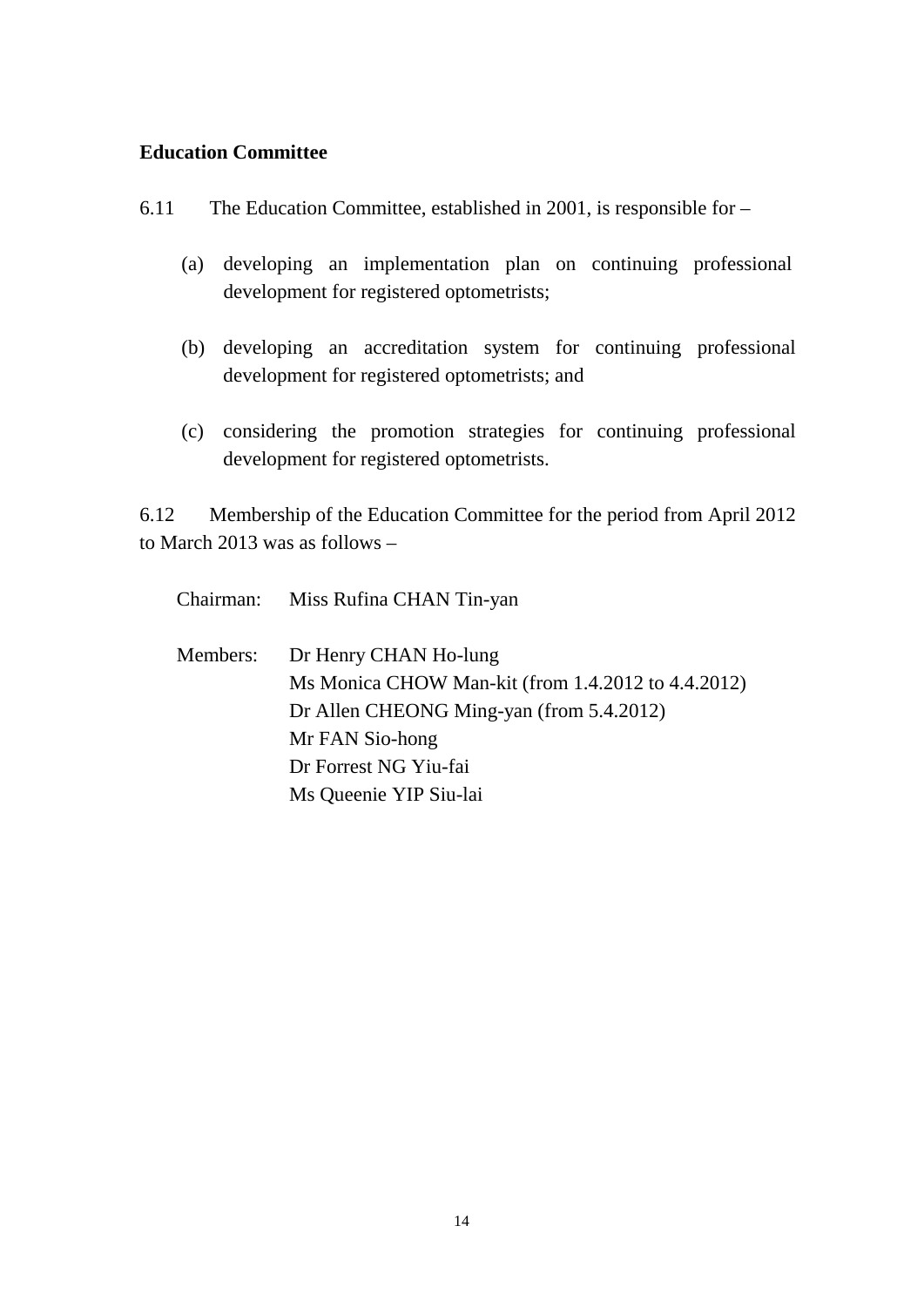# **7.** *Review by Committee Chairmen*

## **Preliminary Investigation Committee**

7.1 The role of the Preliminary Investigation Committee (PIC) is to make preliminary investigation into complaints and determine, based on the information available, whether there is any prima facie case for professional misconduct on the part of registered optometrists. If affirmative, the PIC shall refer the case to the Board for an inquiry. In 2012/2013, the PIC processed a total of 6 complaints, in which 2 were dismissed and 4 were referred to the Board for inquiry.

7.2 For the purpose of enhancing the transparency of disciplinary proceedings and educating members of the profession as to what may constitute professional misconduct, the Optometrists Board is reviewing its policy on publication of the Board's findings of disciplinary inquiries on its website. In particular, the Board shall explore the possibility of publishing the full judgment of all guilty cases on the Board's website. Sharing this information would enable registrants to better comprehend situations that may give rise to disciplinary inquiries and to minimize the risks of committing any professional misconduct inadvertently.

7.3 In order to maintain the professional credibility of registered optometrists and to meet the rising expectations of the public, registrants, while conducting their professional duties, are strongly advised to observe with requirements as stipulated in the Supplementary Medical Professions Ordinance, the Optometrists (Registration and Disciplinary Procedure) Regulation and the Code of Practice.

> Mr Jack WONG Wai-hung *Chairman, Preliminary Investigation Committee*

[*The Preliminary Investigation Committee held four meetings during the reporting period.*]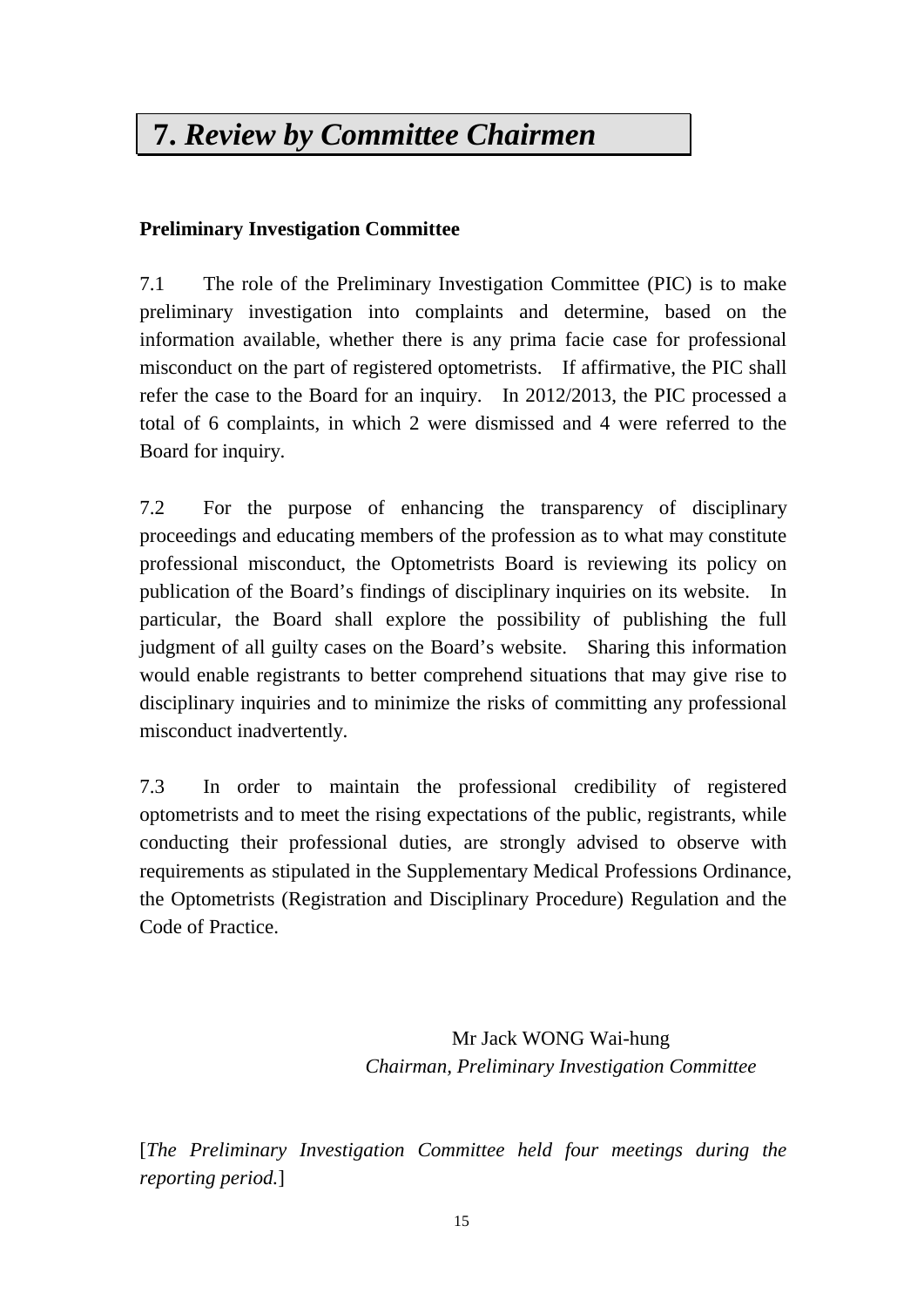## **Registration Committee**

7.4 One of the main functions of the Registration Committee is to handle and vet applications for registration as optometrists. In the year of 2012/2013, the Registration Committee approved 35 registration applications, out of a total of 36 received cases. Separately, the Committee has endorsed 7 applications for restoration of names to the Register of Optometrists.

7.5 As the Board's delegated accreditor of CPD programmes, the Registration Committee is responsible for approving applications for validation of CPD programmes submitted by non-accredited programme providers, according to the Board's prevailing policy and assessment criteria. During the year, the Committee has approved 11 applications for validation of CPD programmes. Registrants may visit the Board's website for the most updated list of CPD programmes as accredited by the Board.

7.6 In accordance with the Guidelines for Consideration of Quotable Qualifications as laid down by the Board, the Registration Committee processed 4 applications from registered optometrists for quoting non-listed qualifications in 2012/13. The most updated List of Quotable Qualifications has been uploaded to the Board's website for registrants' easy reference.

> Mr John WONG Chun-hon *Chairman, Registration Committee*

[*The Registration Committee held one meeting during the reporting period.*]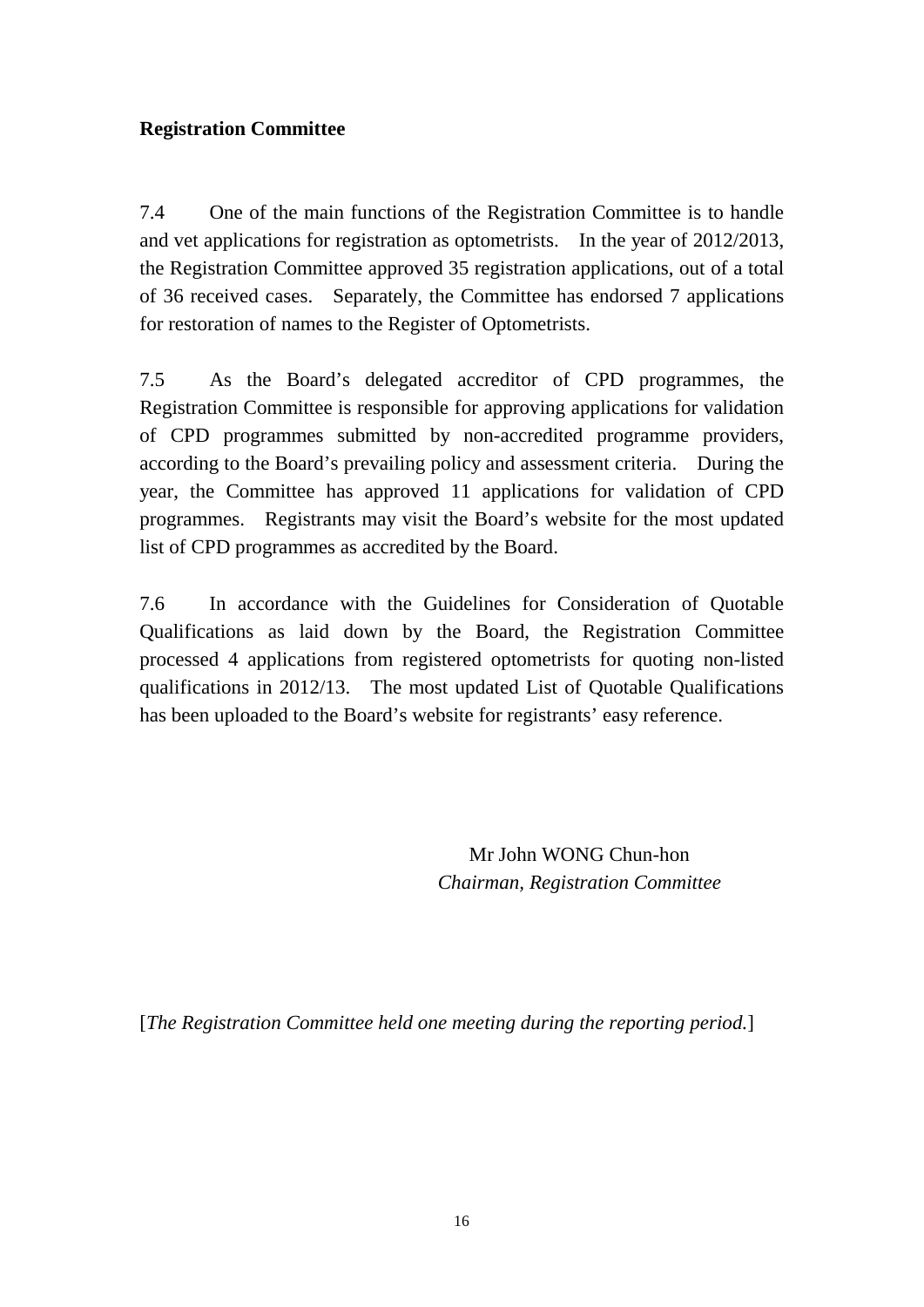### **Examination Committee**

7.7 To provide for an additional channel for Part IV registrants to advance to higher parts of the Register, the Optometrists Board considered it is necessary to hold the Part II and Part III registration examinations as provided in the Optometrists (Registration and Disciplinary Procedure) Regulation.

7.8 Following the Board's endorsement of the syllabi and the eligibility criteria for sitting Part II and Part III registration examinations, the Examination Committee has worked out the format, design and the preliminaries for the examinations. In developing the proposal, reference has been made to the Licensing Examination conducted by the Medical Council of Hong Kong, the Dental Council of Hong Kong, as well as the examination formats of the Continuing Education Courses (CEC) in Optometry offered by the Hong Kong Polytechnic University.

7.9 The Committee's proposal shall be put forth to the Optometrists Board for consideration in due course.

> Prof. Kenneth LAM Chung-wing *Chairman, Examination Committee*

[*The Examination Committee held one meeting during the reporting period.*]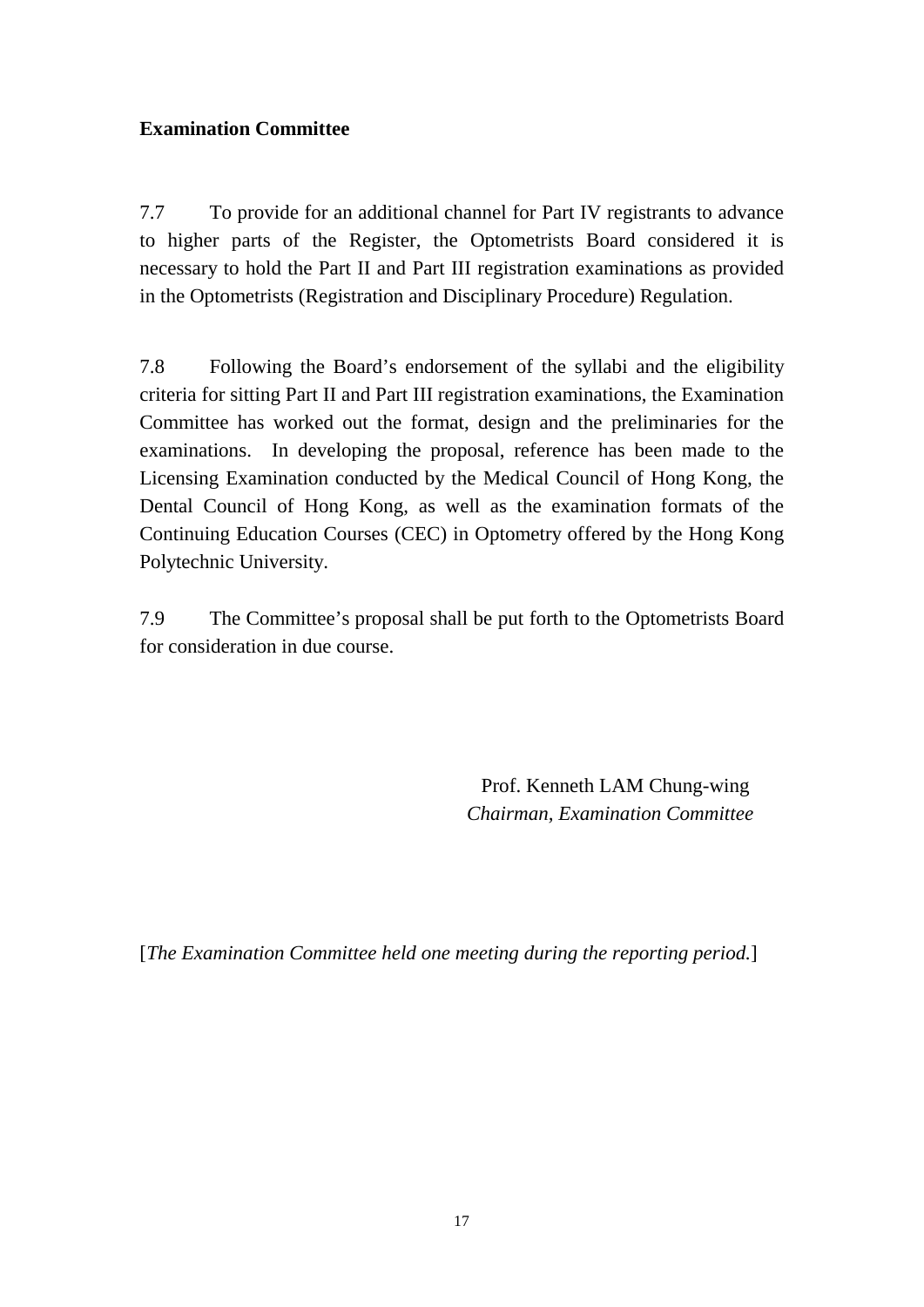## **Education Committee**

7.10 The rate of participation in the voluntary CPD scheme remains steady over the past few years. For the year 2011/2012, 458 members of the profession, representing 22.5% of total number of registrants, submitted returns on their CPD attainment to the Board Secretariat, of which 311 registrants have attained 10 CPD hours.

7.11 This year, the Education Committee has taken the opportunity to thoroughly review the current CPD scheme, with a view to perfecting various aspects of the scheme and to encourage wider participation in the CPD activities. Under the revised CPD scheme, the scope of recognized CPD activities would be widened to include active participation, post-graduate studies, self-study and publication. The allocation of CPD points would be adjusted on the basis of the mode of participation (active/passive) and the relevance to optometry.

7.12 The Optometrists Board has endorsed the Education Committee's above proposal on revision of the CPD scheme. The Committee shall work on revising the Manuals for CPD Activities and registrants will be informed of the details of the new CPD scheme in due course.

> Miss Rufina CHAN Tin-yan *Chairman, Education Committee*

[*The Education Committee held one meeting during the reporting period.*]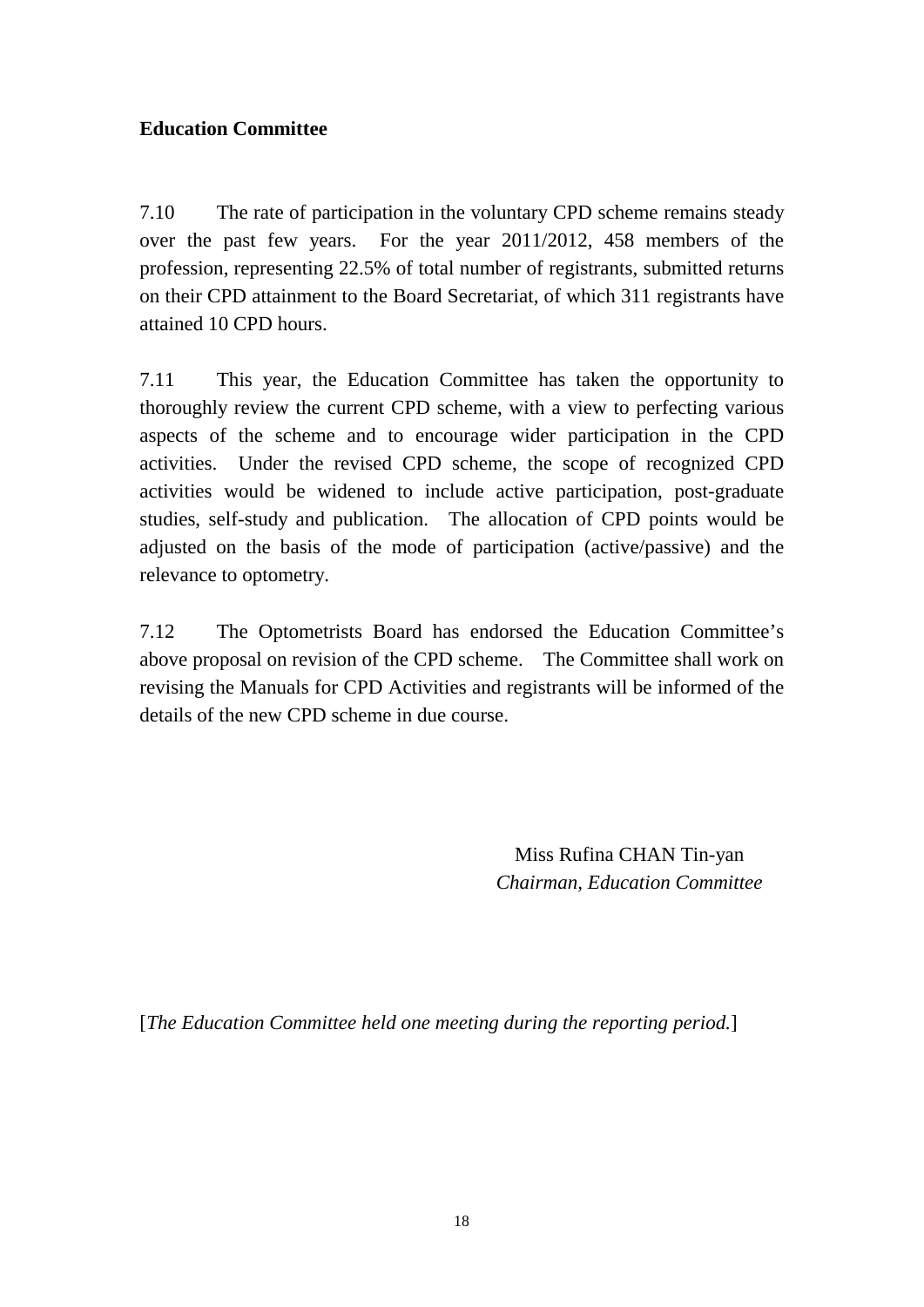#### **Registration of Optometrists (as at 31.3.2013)**

| <b>SMPO</b> | Qualification/Eligibility                                                                                                                                                                                                                                                                                                                                                                                                                                                                                 | Part of Register                                              | <b>Restriction on Practice</b>                                                                 | No. of<br>registrants                              |
|-------------|-----------------------------------------------------------------------------------------------------------------------------------------------------------------------------------------------------------------------------------------------------------------------------------------------------------------------------------------------------------------------------------------------------------------------------------------------------------------------------------------------------------|---------------------------------------------------------------|------------------------------------------------------------------------------------------------|----------------------------------------------------|
| 12(1)(a)    | (a) Bachelor of Science Degree in Optometry awarded by the Hong Kong<br>Polytechnic or the Hong Kong Polytechnic University<br>(b) Professional Diploma in Optometry issued by the Hong Kong Polytechnic<br>$(c)$ Part II optometrist with Certificate of Attainment in Ocular Pharmacology<br>issued by the Hong Kong Polytechnic University and has practised for one<br>year or more after having been registered as a Part II optometrist, or has<br>other experience that is recognized by the Board |                                                               | Allowed to use drugs<br>$\bullet$<br>approved by the Board as<br>shown in the Code of Practice | (a) 575<br>$(b)$ 98<br>(c) 69                      |
|             | (a) Higher Certificate in Optometry issued by the Hong Kong Polytechnic; or<br>(b) A certification from the Optometrists Board that he has passed an<br>examination in optometry conducted under section 15A of the SMPO                                                                                                                                                                                                                                                                                  | $\mathbf{I}$                                                  | Not allowed to use diagnostic<br>$\bullet$<br>agents except staining agents                    | $(a)$ 20<br>$(b)$ 0                                |
|             | A certification from the Optometrists Board that he has passed an<br>$\bullet$<br>examination in refraction conducted under section 15A of the SMPO                                                                                                                                                                                                                                                                                                                                                       | III                                                           | To practice refraction only                                                                    | $\Omega$                                           |
| 12(1)(b)    | A person who holds degree, diploma or any other document of any<br>examining body other than those prescribed in law and has appropriate<br>experience as recognized by the SMPC                                                                                                                                                                                                                                                                                                                          | To be determined by<br>SMPC in consultation<br>with the Board | Restrictions relevant to the<br>part of the register entered                                   | Part I = $72$<br>Part $II = 1$<br>Part $III = 0$   |
| 12(1)(c)    | A person who was practising optometry profession on 1 December<br>$\bullet$<br>1994, and by reason of his education, training, professional experience<br>and skill satisfies the SMPC that he is fit for registration<br>$1$ $0 \sqrt{p}$ $0 \sqrt{1}$ $1 \sqrt{1}$ $1 \sqrt{p}$ $0 \sqrt{1}$ $0 \sqrt{1}$                                                                                                                                                                                               | To be determined by<br>SMPC in consultation<br>with the Board | Restrictions relevant to the<br>$\bullet$<br>part of the register entered                      | Part $I = 0$<br>Part II = $162$<br>Part III = $48$ |

Legend: SMPO – Supplementary Medical Professions Ordinance

SMPC – Supplementary Medical Professions Council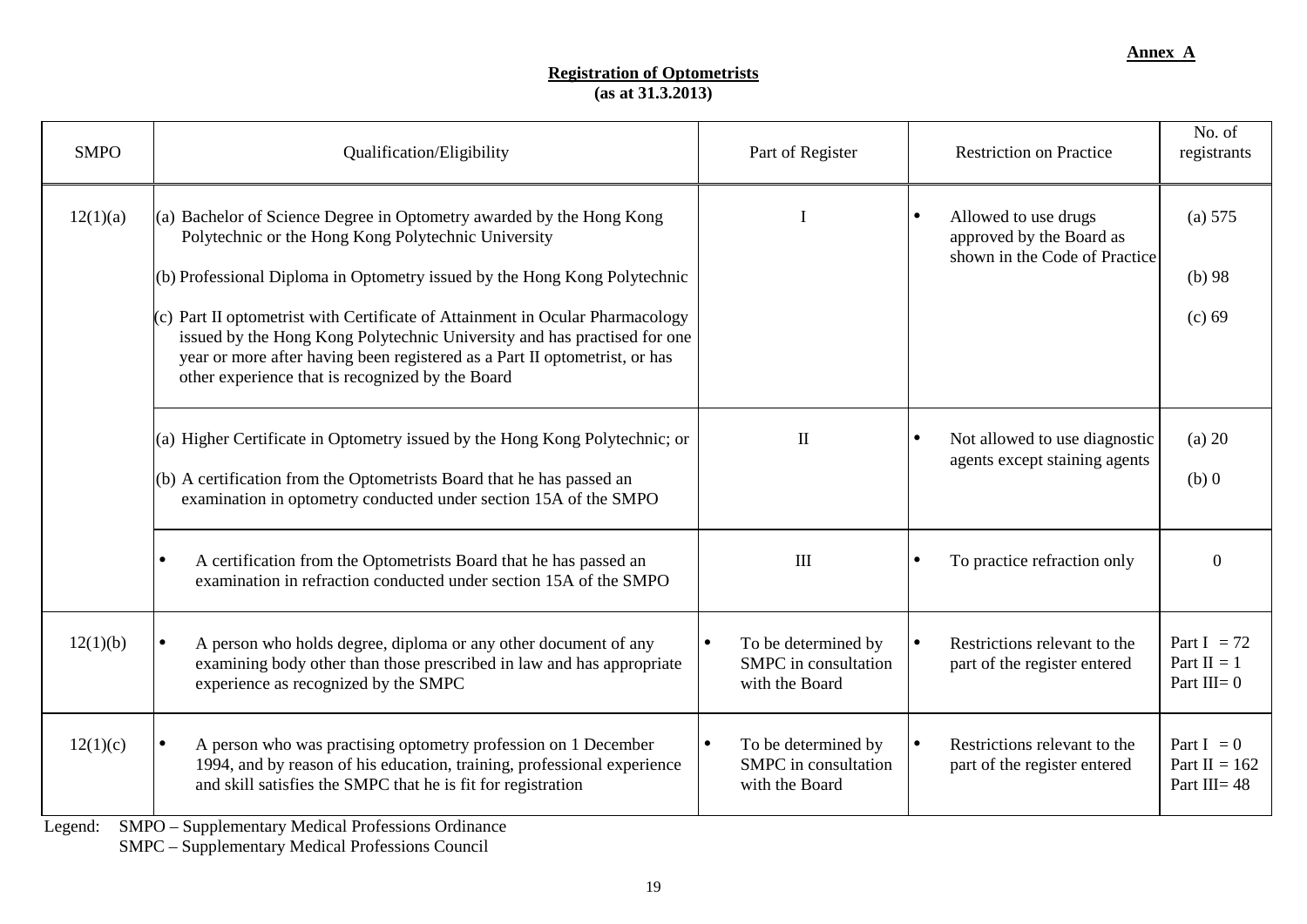| <b>SMPO</b>                                                                                | Qualification/Eligibility                                                                                                                                                                                                                                                                        | Part of Register | <b>Restriction on Practice</b>                                                                                                                                                                                       | No. of<br>registrants |
|--------------------------------------------------------------------------------------------|--------------------------------------------------------------------------------------------------------------------------------------------------------------------------------------------------------------------------------------------------------------------------------------------------|------------------|----------------------------------------------------------------------------------------------------------------------------------------------------------------------------------------------------------------------|-----------------------|
| 15                                                                                         | A person who was practising optometry profession on 1 December 1994<br>but who on that date was not qualified under section 12 of the SMPO to<br>be registered and has acquired substantial knowledge, experience and<br>skill in the practice of his profession to the satisfaction of the SMPC | IV               | Not allowed to perform any<br>function or engage in any<br>activity other than work<br>relating to refraction and<br>contact lenses and not<br>allowed to use any diagnostic<br>agents other than staining<br>agents | 479                   |
|                                                                                            |                                                                                                                                                                                                                                                                                                  |                  | To practice refraction only                                                                                                                                                                                          | 183                   |
|                                                                                            | A person who was practising optometry profession on 1 December 1994<br>$\bullet$<br>and has passed the Optometrists Board examination on refraction and<br>contact lens fitting                                                                                                                  | IV               | Not allowed to perform any<br>function or engage in any<br>activity other than work<br>relating to refraction and<br>contact lenses and not<br>allowed to use any diagnostic<br>agents other than staining<br>agents | 140                   |
|                                                                                            | A person who was practising optometry profession on 1 December 1994<br>$\bullet$<br>and has passed the Optometrists Board examination on refraction                                                                                                                                              | IV               | To practice refraction only                                                                                                                                                                                          | 210                   |
| Part<br>$\bf{I}$<br>$\mathbf{I}$<br>$\mathop{\mathrm{III}}\nolimits$<br><b>IV</b><br>Total | No.<br>814 (781)<br>183 (187)<br>48(52)<br>1,012(1,012)<br>2,057(2,032)                                                                                                                                                                                                                          |                  |                                                                                                                                                                                                                      |                       |

Note :

Numbers in brackets are last year's figures as at 31 March 2012